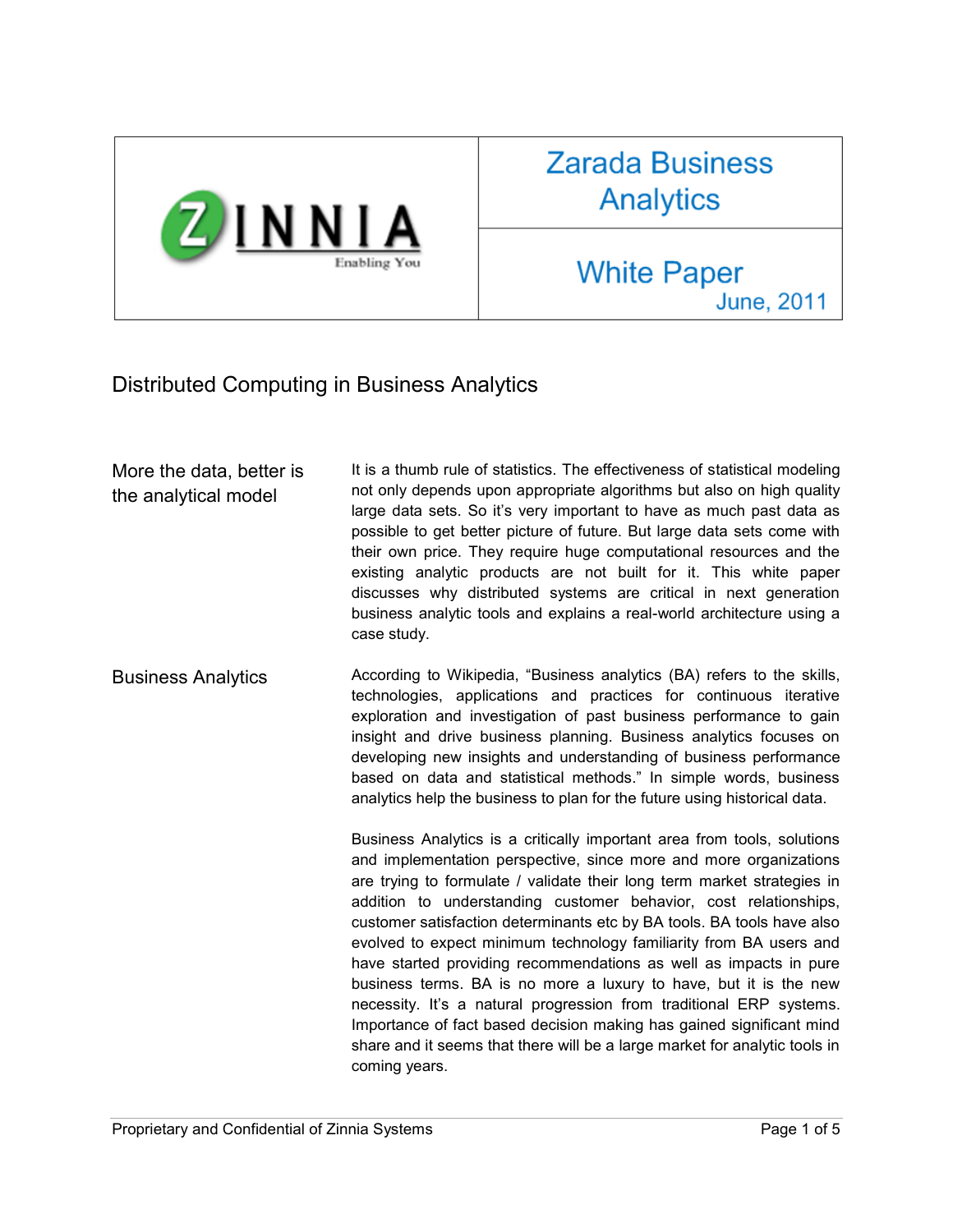Cloud computing and distributed systems Cloud computing is in rage. Powerful servers and large computing power which was property of only handful of companies is now available to any enterprise through cloud computing. So, more and more enterprises are trying to leverage the cloud power to solve the complex problems which were impossible to solve few years back.

> Cloud computing employs the distributed computing model where the applications will be running in multiple virtual machines rather than running in a dedicated physical server. This model is very effective since there is no more reliance on the physical infrastructure.

- Business Analytics in Cloud era Analyzing data in the cloud has gained tremendous momentum in last few years because of the attractive value proposition associated with the combination of business analytics and cloud infrastructure. Businesses are more and more convinced about the on-demand nature of cloud based resources as well as the cost-effectiveness, ease-of-use and ready availability of enterprise grade BA tools in cloud. Organizations can get started making useful analysis in a matter of days using cloud based tools which was unthinkable even two years back. Cloud based solutions truly provide a simple and cost-effective growth path and enables mid-size organizations to streamline their operational processes and promotes fact based decision making.
- Drivers for cloud adoption 1. More and more enterprises want to run analytics on large amount of data.

2. Enterprises see great value in getting quickly started on analytics without much upfront investment as well as long term commitment to proprietary vendor technology.

3. Flexible, in terms of storage and computing capacity, enough to adapt to the changing business requirements.

Large data in Business Analytics Traditional business analytical products developed for small data sets typically stored data in Microsoft excel or similar products. But as scope of business analytics is broadened, the amount of data used in analytics also increases. Enterprises, especially web based service providers, have huge amount of data to be processed for analytics. One of the good examples is the logs generated by user interactions in the websites.

> Since there is huge number of users for the popular websites, enormous amounts of logs are generated for a given day. So, over the time, the data becomes so huge that it is very difficult to run the analytics using the traditional analytic tools. Also, large data may not always be structured which poses critical challenge to the traditional business analytic tools which are primarily designed to work with structured data.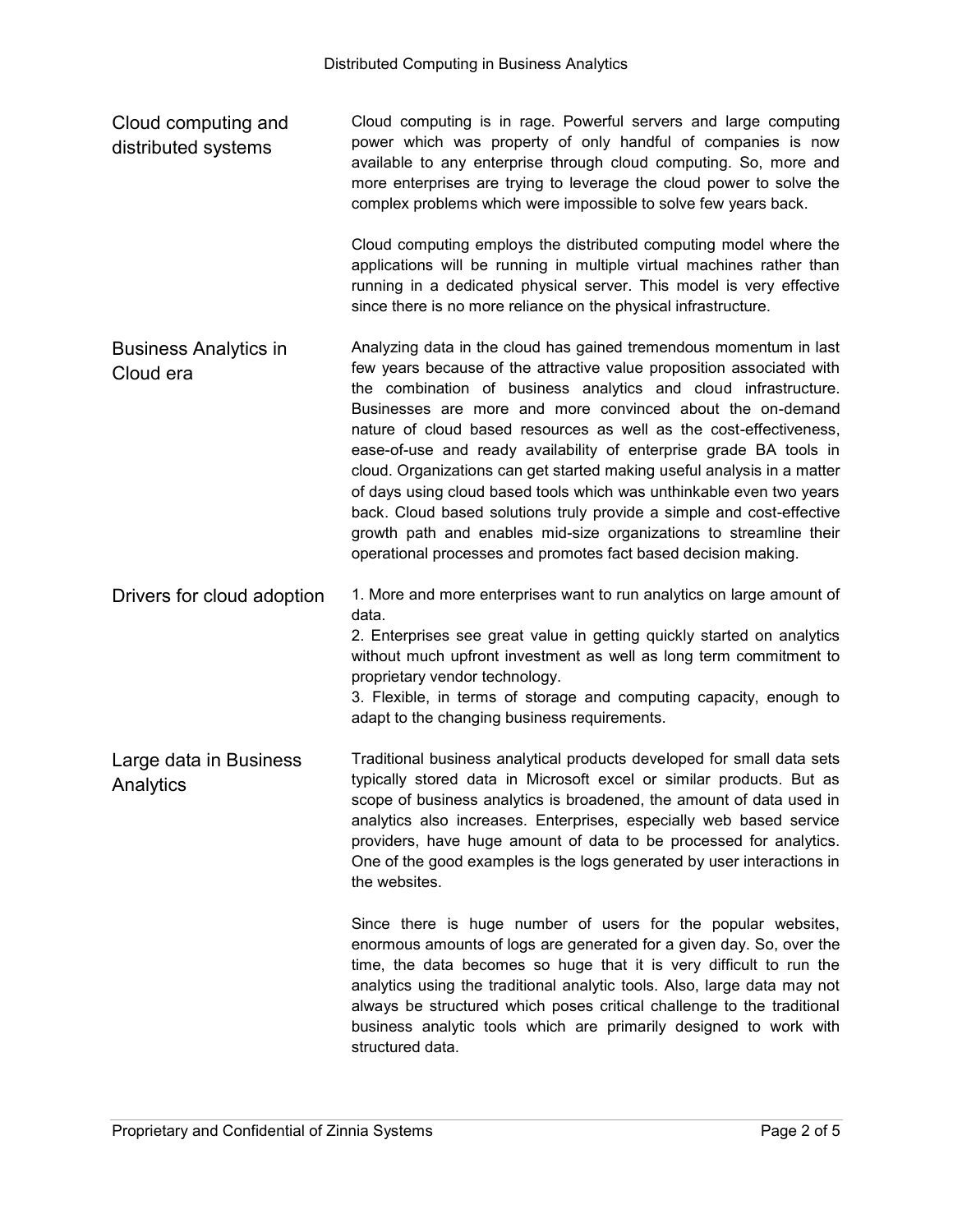| Challenges of large data in Performing analytics on large data set is not a straight forward |                                                                    |  |  |  |  |  |  |  |  |  |  |
|----------------------------------------------------------------------------------------------|--------------------------------------------------------------------|--|--|--|--|--|--|--|--|--|--|
| Analytics                                                                                    | problem. It inherently has many nuances which should be considered |  |  |  |  |  |  |  |  |  |  |
|                                                                                              | before developing solution for them.                               |  |  |  |  |  |  |  |  |  |  |

**1.** Large data sets should be distributed across the machines rather than keeping them in a central place.

2. Processing of data sets should also be distributed across machines.

3. The statistical and data mining methods employed should support parallel processing.

4. Handling the latency of the distributed systems in the case of the interactive analytics.

Distributed computing in Business Analytics – A case study using Zarada Zarada BA suite is next generation Business Analytics solution which provides analytic solution using data mining techniques applied on large data sets. It uses Apache Hadoop as the distributed computation and storage framework.

> Apache Hadoop supports data-intensive distributed computing. It uses map-reduce algorithm along with a network file system and enables easy decomposition and distribution of data as well as computation load, thus effectively solving the large data challenges mentioned above in an elegant and cost effective way. Capacity of the cluster is increased simply by adding additional machines almost without any other manual intervention. With support for redundancy and simple management tools, it presents a viable platform to perform data mining activities on large data sets.

Large data distribution using Apache Hadoop Apache Hadoop is built for large data sets. It supports a highly distributed file system called as HDFS (Hadoop distributed file system). This file system largely differs from the typical file systems found on operating systems like Windows, Linux etc. On traditional file systems block size, amount of data read in one clock cycle, is 4 kb where as in HDFS its 64MB.

> HDFS primarily supports unstructured data stored in files and can effectively process multiple Terabytes of data since large data sets are supported from system level.

Zarada BA suite provides the Data Stream Orchestrator (DSO) product which allows users to distribute the data stored in database, csv files over the Hadoop distributed file system using a configuration-only task.

Distributed Processing in Apache Hadoop Apache Hadoop employs map-reduce algorithm for distributed computing. Mappers are used to decompose a specific computation task whereas reducers are used to aggregate the results of multiple smaller computation tasks. Calculation logics are obviously provided by application developers.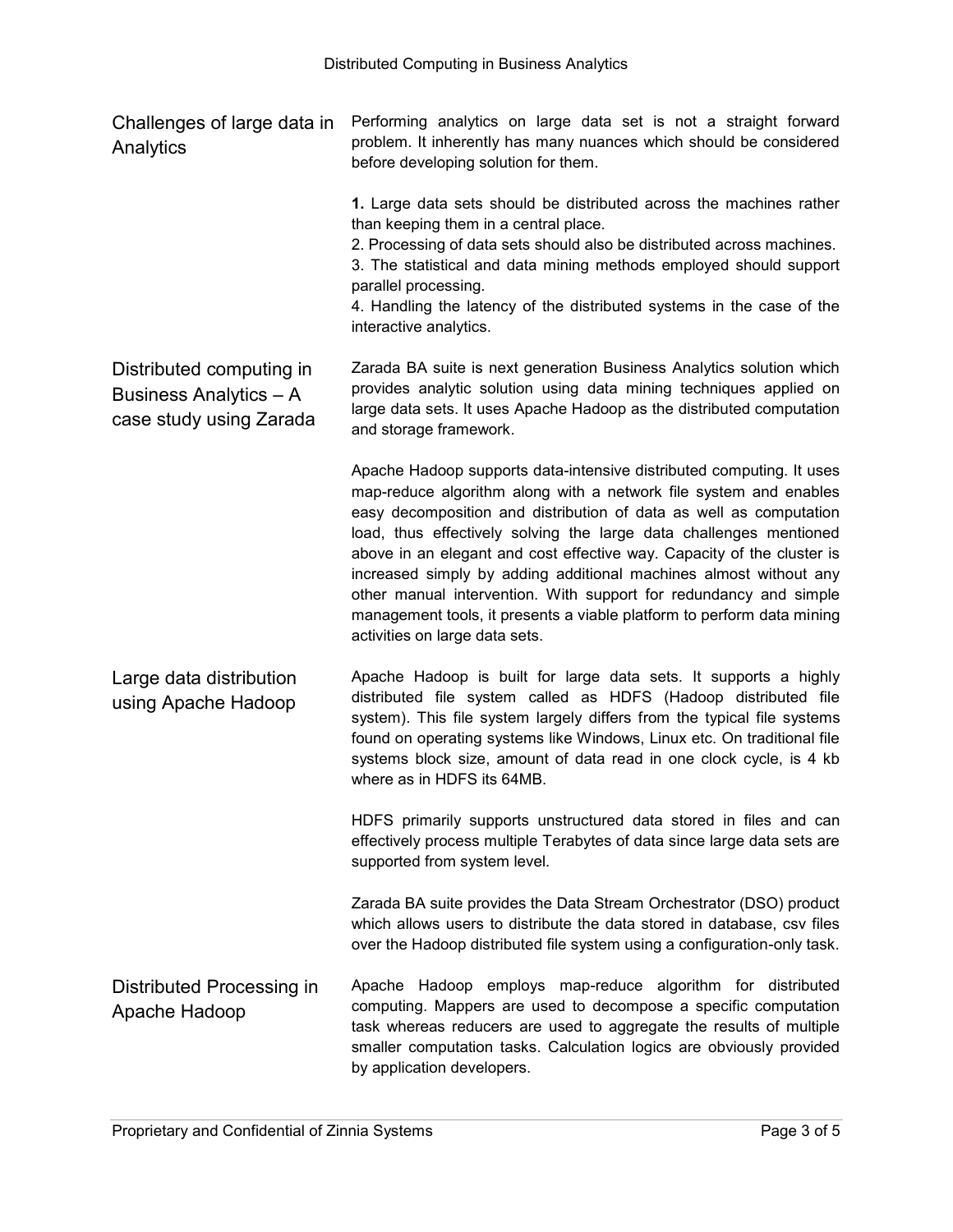|                                                 | Traditional distribution systems relied heavily on inter-process<br>communication for distributed computing. Inter process communication<br>is typically complex and, if left to users, becomes a major source of<br>errors. Hadoop's inter process communication is built upon the<br>Remote Procedure Call APIs of Java and uses locality of data to<br>effectively distribute the processing so that very less data is transferred<br>between the systems and throughput remains high. In essence,<br>Hadoop takes out IPC headache from developer and provides a<br>'shared nothing' environment to simplify job creation and distribution.<br>Zarada BA Suite provides an easy-to-use, flexible workflow based<br>system where user can configure different processing jobs that are<br>distributed over the Hadoop. It hides the complexity of job dependency<br>handling of Hadoop from user. |
|-------------------------------------------------|------------------------------------------------------------------------------------------------------------------------------------------------------------------------------------------------------------------------------------------------------------------------------------------------------------------------------------------------------------------------------------------------------------------------------------------------------------------------------------------------------------------------------------------------------------------------------------------------------------------------------------------------------------------------------------------------------------------------------------------------------------------------------------------------------------------------------------------------------------------------------------------------------|
| Choosing data mining<br>methods for analysis    | Though choosing the method of analysis is not directly dependent on<br>the underlying distributed system, all methods or algorithms cannot be<br>used for distributed computing.                                                                                                                                                                                                                                                                                                                                                                                                                                                                                                                                                                                                                                                                                                                     |
|                                                 | Follows below are the traits of an algorithm to be qualified for<br>distributed analysis:                                                                                                                                                                                                                                                                                                                                                                                                                                                                                                                                                                                                                                                                                                                                                                                                            |
|                                                 | 1. It should support parallelism with respect to data. Since distributed<br>systems are only effective when a computation intensive task can be<br>divided into multiple smaller tasks and can be run separately in<br>multiple machines. As for example, K-mean algorithm is parallel in<br>nature.                                                                                                                                                                                                                                                                                                                                                                                                                                                                                                                                                                                                 |
|                                                 | 2. If algorithm supports parallelism between different process steps, it<br>can greatly improve the processing speed using distribution.                                                                                                                                                                                                                                                                                                                                                                                                                                                                                                                                                                                                                                                                                                                                                             |
|                                                 | 3. Algorithms with recursion and too many if / else or switch cases are<br>not good candidate.                                                                                                                                                                                                                                                                                                                                                                                                                                                                                                                                                                                                                                                                                                                                                                                                       |
|                                                 | Zarada BA Suite provides a number of algorithms including Multiple<br>Regression and Neural Networks to solve classification, prediction and<br>optimization problems. Zarada created models uses parallel and<br>distribution friendly algorithms to achieve high throughput using<br>clusters with commodity grade hardware.                                                                                                                                                                                                                                                                                                                                                                                                                                                                                                                                                                       |
| Interactive analytics and<br>distributed system | Distributed systems are good for the large data processing, but they<br>also add latency to the analytics. Since they are inherently slower than<br>the non-distributed systems they are not good candidate for the<br>interactive analytics. However, the problem can be resolved by adding<br>intelligence in the system which adapts the underlying computing<br>infrastructure depending upon the amount of data.                                                                                                                                                                                                                                                                                                                                                                                                                                                                                |

Zarada Business Analytics Suite provides an automated & intelligent